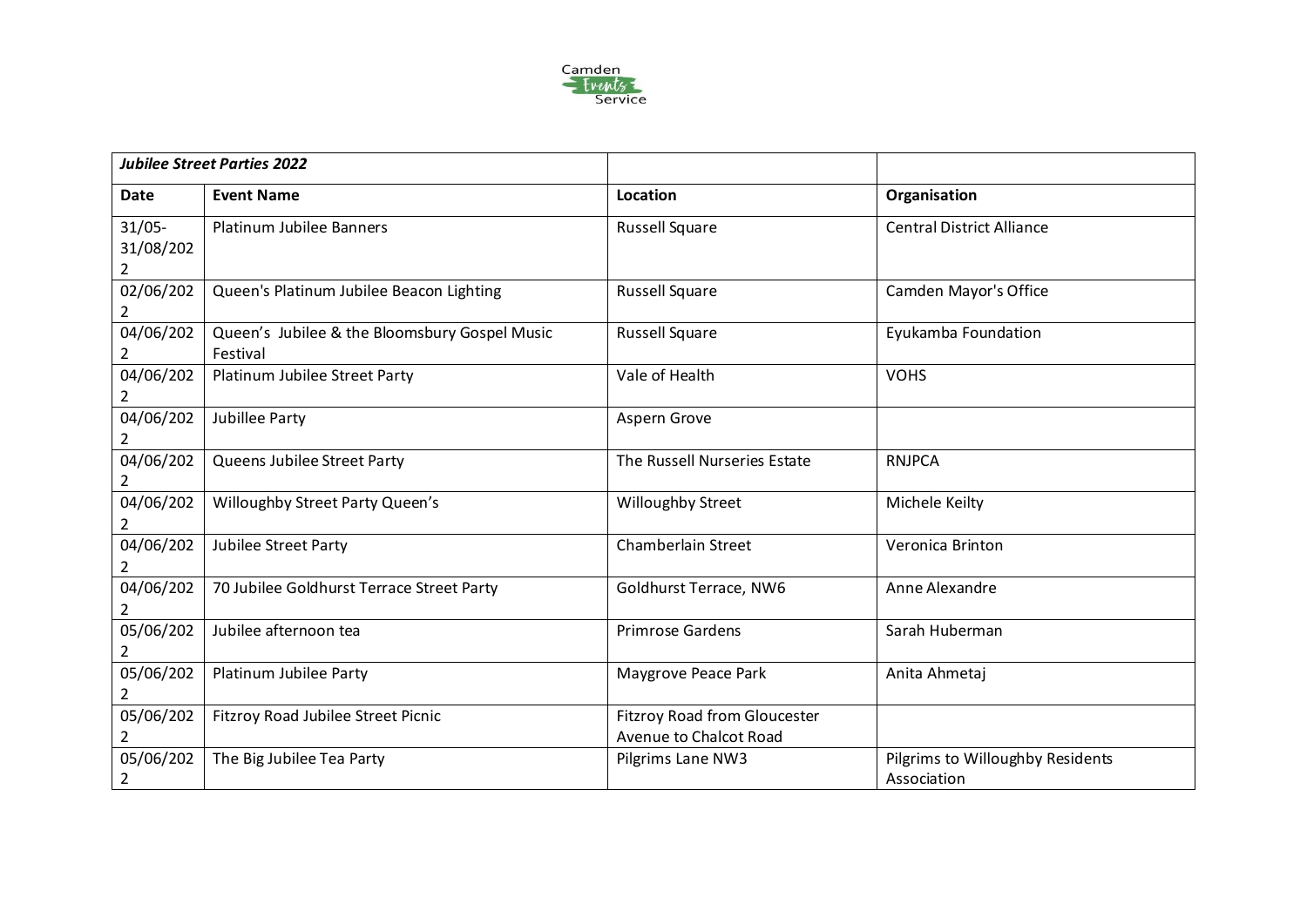

| 05/06/202<br>2              | Queen's Jubilee Street Party                                                                     | Lawn Road, Hampstead            | Residents of Lawn Road                                          |
|-----------------------------|--------------------------------------------------------------------------------------------------|---------------------------------|-----------------------------------------------------------------|
| 05/06/202                   | Jubilee Big Lunch                                                                                | Asmara Road                     | <b>MARA- Menelik Area Residents Association</b>                 |
| 05/06/202<br>2              | Achilles Road Big Jubilee Lunch 2022                                                             | Achilles Road NW6 1DZ / NW6 1EA | Achilles Road Residents Group                                   |
| 05/06/202                   | <b>Platinum Picnic</b>                                                                           | Pond Square Gardens             | <b>Kirsty Dye</b>                                               |
| 05/06/202<br>2              | Jubilee Tea                                                                                      | Little Russell Street           | St George's Bloomsbury                                          |
| 05/06/202                   | <b>BDGR Street Party</b>                                                                         | <b>Glastonbury Street NW6</b>   | <b>BDGR Street Party 2022 Committee</b>                         |
| 05/06/202<br>2              | <b>Neatherhall Street Party</b>                                                                  | Maresfield Gardens Northfield   | Netherhall Neighbourhood Association                            |
| 05/06/202<br>$\overline{2}$ | Platinum Jubilee Street Party                                                                    | Highgate High Street, N6 5HX    | Highgate Neighbourhood Forum                                    |
| 05/06/202<br>2              | Jubille (EAGLE ST)                                                                               | Dane Street                     | <b>Eagle Street Community</b>                                   |
| 05/06/202<br>2              | Platinum Jubilee Street Party                                                                    | Highgate High Street, N6 5HX    | Highgate Neighbourhood Forum                                    |
| 05/06/202                   | <b>EGOVRA Street Party</b>                                                                       | Oak Village NW5                 | Elaine Grove and Oak Village Residents'<br>Association (EGOVRA) |
| 05/06/202                   | Mansfield Area Jubilee Party                                                                     | Roderick Road NW3               | Mansfield Neighbourhood Street Party<br>Organisers              |
| 05/06/202                   | <b>Achilles Road Street Party</b>                                                                | <b>Achilles Road</b>            | Achilles Road Residents Group                                   |
| 05/06/202<br>2              | Jubilee Street Party                                                                             | Cannon Place, Hampstead         |                                                                 |
| 05/06/202<br>2              | Goodenough College & Mecklenburgh Square<br>Residents Associations Platinum Jubilee Street Lunch | Mecklenburgh Square             |                                                                 |